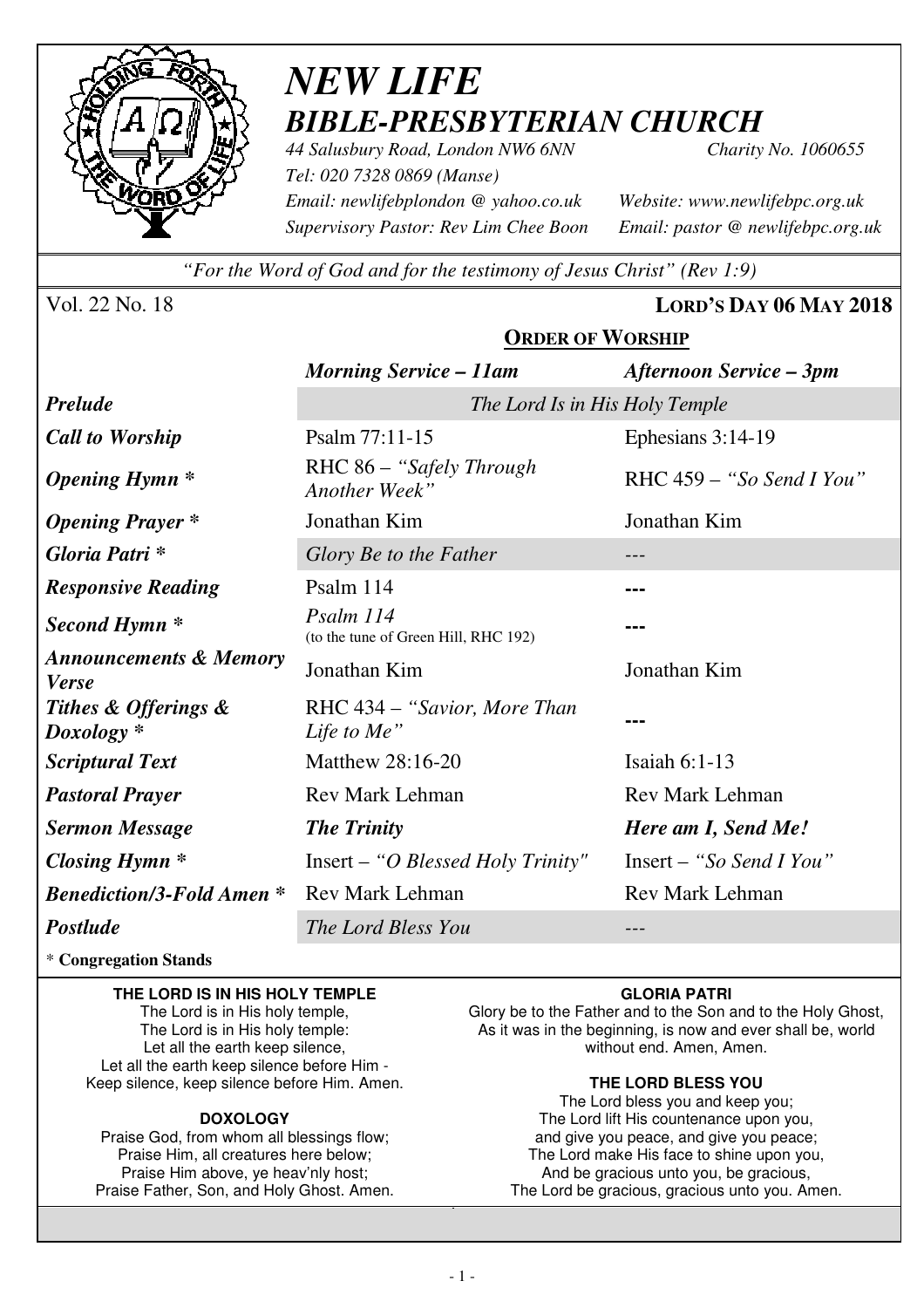# **BE NOT WISE IN YOUR OWN EYES**

#### **Adapted from Life BPC Singapore Weekly, Sunday 4th March 2018**

In scientific studies that have been done on human intelligence there is a pheno-menon known as the Downing effect. It is named after C.L. Downing who conducted the first cross-cultural studies on perceived intelligence, and discovered that those who are less intelligent are more likely to rate themselves as being more intelligent than others. So please be careful if you think that you are more intelligent than others, because you are probably wrong.

There is passage in the Book of Proverbs

which mentions a similar phenomenon. However, it is not about human intelligence, but something far more important than that as it has eternal consequences – It is about wisdom. Proverbs  $3:7,8 - "Be$ not wise in thine own eyes: fear the LORD, and depart from evil. It shall be health to thy navel, and marrow to thy bones."

#### **The Folly of Being Wise in Your Own Eyes**

This warning, Be not wise in thine own eyes, is found not only here in the book of Proverbs. It was also given to Christians by the apostle Paul in Romans 12:16. At the end of this verse he wrote – "Be not wise in your own conceits."

One reason why Paul repeated this warning from Proverbs 3:7 may be found in his own life. Paul was once wise in his own eyes. He had many things to boast of: "Circumcised the eighth day, of the stock of Israel, of the tribe of Benjamin, an Hebrew of the Hebrews; as touching the law, a Pharisee; Concerning zeal, persecuting the church; touching the righteousness which is in the law, blameless." (Philippians 3:5-6)

Paul probably thought that he had all the wisdom that he needed, since he had been specially trained by the renowned Rabbi Gamaliel and he had a comprehensive knowledge of the Law of God. But he refused to believe that Jesus is the Messiah of Israel and he persecuted all the followers of Christ very severely (Philippians 3:4-6).

Paul continued to persist under this proud delusion until the Lord Jesus appeared to him on the road to Damascus. Then, for the very first time in his life, he saw how foolish he really was. This fearful encounter with the LORD humbled him right down to the ground. He was terrified to realize all the evil he had done.

It was only then that he stopped being wise in his own eyes and he departed from his evil work. He began to learn the precious truths of the Gospel of Christ which he went on to preach with the greatest zeal. And he also wanted to warn God's people not to make the same mistake he had made. That may well be the reason why he wrote to the Christians in Rome, "Be not wise in your own conceits." (Romans 12:16).

In fact just one chapter earlier Paul gave the same warning to the Gentile Christians about the blindness of the Jews to the Gospel – "For I would not, brethren, that ye should be ignorant of this mystery, lest ye should be wise in your own conceits; that blindness in part is happened to Israel, until the fulness of the Gentiles be come in." (Romans 11:25)

The word 'conceits' in both of these warnings brings out the heart of the problem – a heart that is full of selfish pride. Each time you think that you are wise enough and have no need to learn from others, please beware! You are being blinded by your own selfish pride. And this blindness will only lead you deeper and deeper into sin.

This actually happened to the ancient Greeks and Romans. They called themselves philosophers, a word which means, 'Lovers of wisdom'. They took great pride in their own wisdom, and so became wise in their own eyes. What happened to them in the end?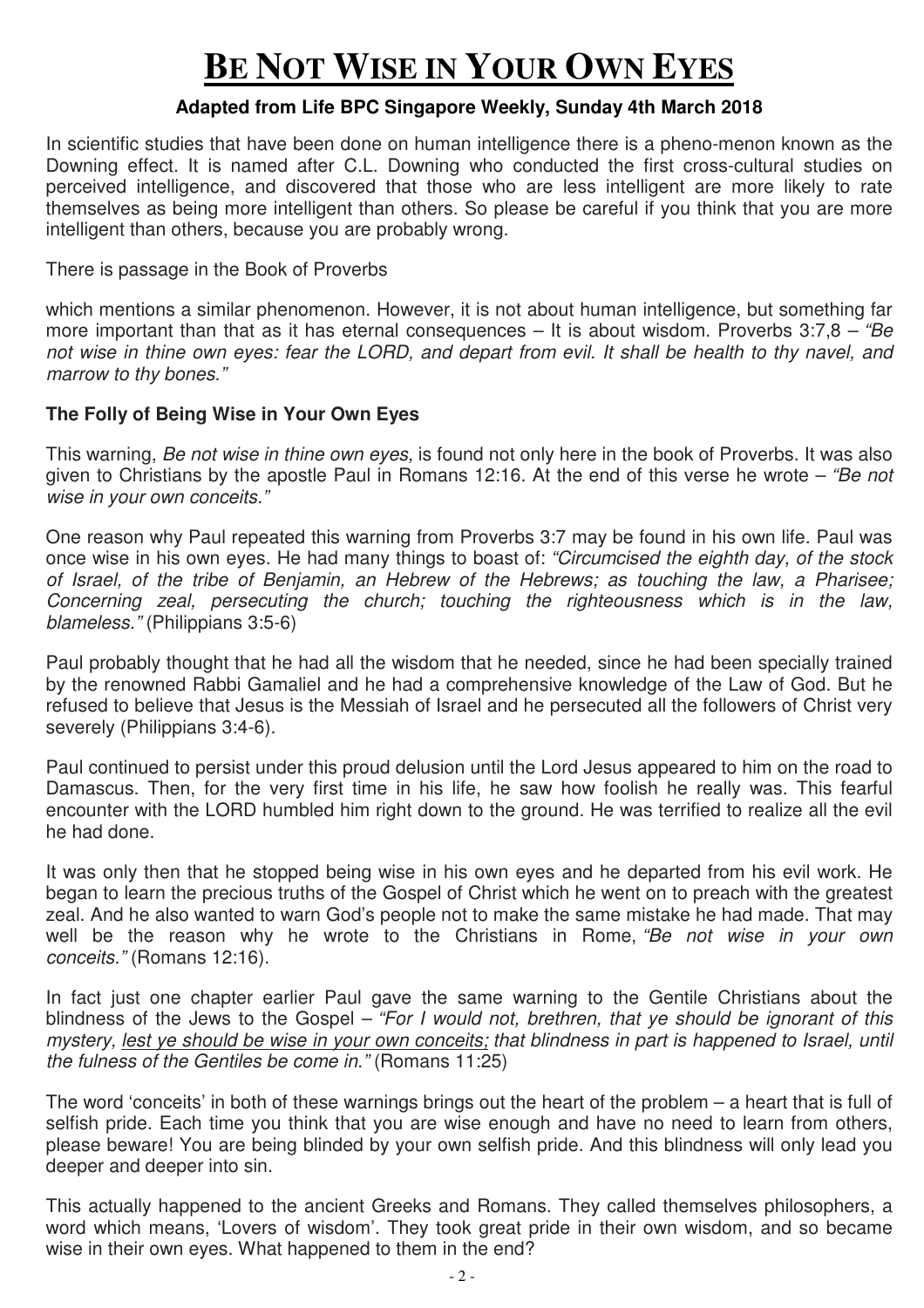Romans 1:21-24 tells us – "Because that, when they knew God, they glorified him not as God, neither were thankful; but became vain in their imaginations, and their foolish heart was darkened. Professing themselves to be wise, they became fools And changed the glory of the uncorruptible God into an image made like to corruptible man, and to birds, and fourfooted beasts, and creeping things. Wherefore God also gave them up to uncleanness through the lusts of their own hearts, to dishonour their own bodies between themselves…" The verses that follow after this shows how they degenerated into perverse relationships.

The same thing is happening today. The wisdom of the world that largely rejects God and exalts man to the highest position is leading to a rapid decline in moral values, and to the promotion of hedonistic and materialistic lifestyles. No wonder God's Word says in Isaiah 5:21 – "Woe unto them that are wise in their own eyes, and prudent in their own sight!"

Let us therefore take this warning seriously. And let us learn what we need to do, in order not to end up in the sins of Paul before he was saved, and in the sins of unregenerate people who were wise in their own eyes.

#### **The Blessing of Having a Right Attitude to God**

The latter part of Proverbs 3:7 tells us what to  $do - It$  says, "... fear the LORD, and depart from evil." The fear of the Lord is the beginning of wisdom (Proverbs 9:10). It is only by having the fear of the Lord that we can truly be wise. This fear includes reverence toward God, faith in Him, dependence on Him, acknowledgment of Him, seeking Him for direction, and being careful not to offend Him.

Such a holy fear of God will cause us to avoid sin, and to keep clear of all appearance of sin. This because we know that God is so holy that He hates sin and cannot tolerate any sin in His sight.

You must therefore learn to fear the Lord. Cultivate the right attitude of humbling yourself before Him and live every moment under His watchful eye. Then you will no longer be wise in your own eyes, but you will have the true wisdom of God which enables you to depart from sin.

And there is a blessing that comes from living in the fear of the Lord. It is mentioned in  $v.8 - H$  shall be health to thy navel, and marrow to thy bones." This does not mean that everyone who fears the Lord will never get sick or suffer any physical infirmity. There is no health-wealth gospel taught in this verse or in any part of the Bible. Job suffered so much physical pain and affliction even though he was the most God-fearing man on earth.

What kind of health then can we look forward to when we live in the fear of God? I believe that the word 'health' here in v.8 refers to spiritual health in our present life. We will be spiritually nourished in the same way that an unborn child receives nourishment through its navel. We will be spiritually strengthened in the same way that marrow strengthens bones.

But perhaps the words of v.8 may also point us to our hope of perfect physical health when we receive our new resurrection bodies. God cares not only for the soul but for the body as well. That is why He promises us who are saved through Christ that we will one day have perfect bodies. In order to live in the fear of the Lord one must humbly personally accept Christ as his Lord and Saviour. And this brings long term blessings to our lives, blessings which we should all look forward to. May these words convince us not to be wise in our own eyes any more, but to fear God and depart from sin.

- Rev Charles Seet